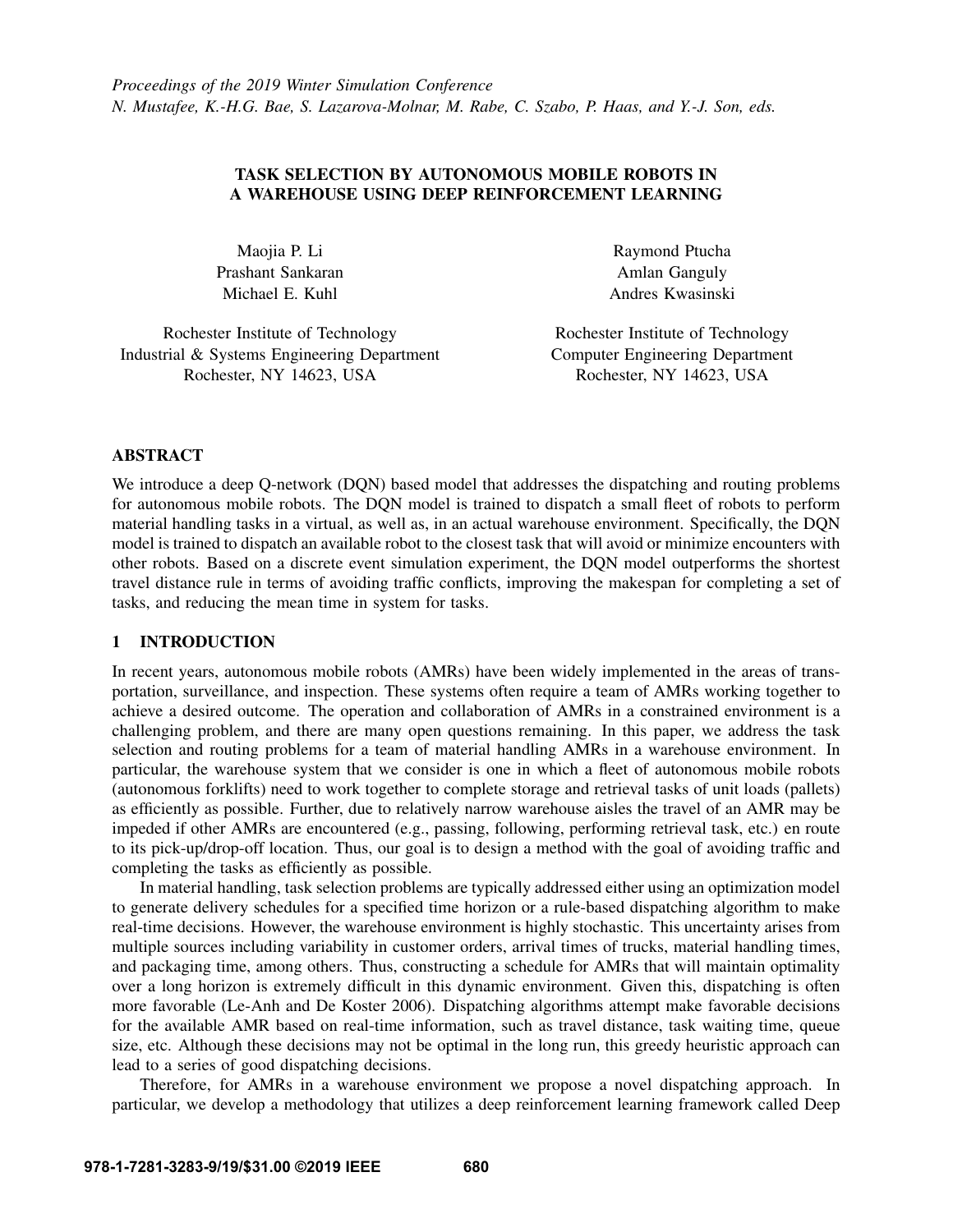Q-Network (DQN) [\(Mnih et al. 2015\)](#page-8-1). The model aims to reduce the overall mission time (makespan) to complete a list of tasks using a fleet of AMRs. The DQN model is designed to avoid vehicle traffic on the dispatching level while taking into account the travel distance to the task.

The remainder of the paper is organized as follows. In Section [2](#page-1-0) we summarize related work in the areas of dispatching and deep reinforcement learning. We present the DQN-based task selection and routing methodology in Section [3.](#page-2-0) In Section [4,](#page-5-0) we present the results of a set of simulation experiments and compare the performance of the DQN model to the shortest travel distance (STD) dispatching rule. Finally, in Section [5,](#page-7-0) we present our conclusions.

# <span id="page-1-0"></span>2 RELATED WORK

### 2.1 Dispatching and Routing of Material Handling Robots

Scheduling and dispatching are two popular approaches to solve the task selection problem. A scheduling model combined with a routing algorithm decides when, where, and how a robot should act to perform delivery tasks [\(Fazlollahtabar and Saidi-Mehrabad 2015\)](#page-7-1). [Le-Anh and De Koster \(2006\)](#page-8-0) classify material handling robot scheduling into online and offline models. In the offline case, all transportation requests are known in advance so that delivery schedules can be pre-determined before the start of production (Corréa et al. 2007; [Deroussi et al. 2008;](#page-7-3) [Miyamoto and Inoue 2016\)](#page-8-2). In practice, environments are often stochastic due to job arrival time, travel time, loading and unloading time fluctuations, and vehicle and machine breakdowns. An online scheduling model updates delivery schedules based on the real-time information of the system [\(Nishi et al. 2011;](#page-8-3) [Nishi and Tanaka 2012;](#page-8-4) [Umar et al. 2015\)](#page-8-5). The major challenges of online scheduling are reformulating the optimization model based on online information and solving the model in real-time [\(Fazlollahtabar and Saidi-Mehrabad 2015\)](#page-7-1).

A dispatching algorithm makes real-time delivery decisions. [Egbelu and Tanchoco \(1984\)](#page-7-4) find that the performance of a material handling system is mainly governed by vehicle-initiated dispatching problems. A vehicle-initiated problem describes the scenario when a vehicle becomes available and needs to determine its next task. The decision is often made based on some current system attributes (queue size, buffer capacity, machine utilization, etc.) or task properties (distance, waiting time, due date, etc.) [\(Klei and Kim](#page-7-5) [1996\)](#page-7-5). Most recent studies use a combination of both to make dispatching decisions [\(Jeong and Randhawa](#page-7-6) [2001;](#page-7-6) [Yang et al. 2007;](#page-8-6) [Guan and Dai 2009\)](#page-7-7). Researchers find these multi-attribute dispatching algorithms outperform single-attribute dispatching rules under certain conditions.

Although a number of researchers consider dispatching algorithms, only a few researchers have considered the dispatching and routing problems simultaneously. [Desaulniers et al. \(2003\)](#page-7-8) formulate a methodology where the objective is to minimize the travel distance while avoiding multiple vehicles utilizing the same guide-path segments. In addition, [Wu and Zhou \(2007\)](#page-8-7) formulate an optimization model to find the closest destination for the dispatched vehicle as well as the route to approach to the destination that avoids vehicle blocking and deadlock situations.

### 2.2 Deep Reinforcement Learning

Reinforcement learning (RL) algorithms have been implemented to dispatch AMRs in several studies. [Makar](#page-8-8) [et al. \(2001\)](#page-8-8) implement a hierarchical reinforcement learning model to dispatch multiple material handling robots. Their model enables multiple vehicles working collaboratively in a warehouse environment. [Li](#page-8-9) [et al. \(2002\)](#page-8-9) train RL and memory-based RL algorithms to make option and action level decisions, which reflect dispatching and routing problems, respectively. [Proper and Tadepalli \(2006\)](#page-8-10) present an after state version H-learning (AVH) model to dispatch product delivery agents. The model resolves the scale-up problem in table-based reinforcement learning algorithms.

The DRL algorithm has been successfully applied in many fields of robotics, such as localization, robot manipulation, and mobile robot navigation. It combines deep neural network (NN) with RL algorithms. The most popular DRL model is DQN — originally introduced by [Mnih et al. \(2015\)](#page-8-1) to play Atari 2600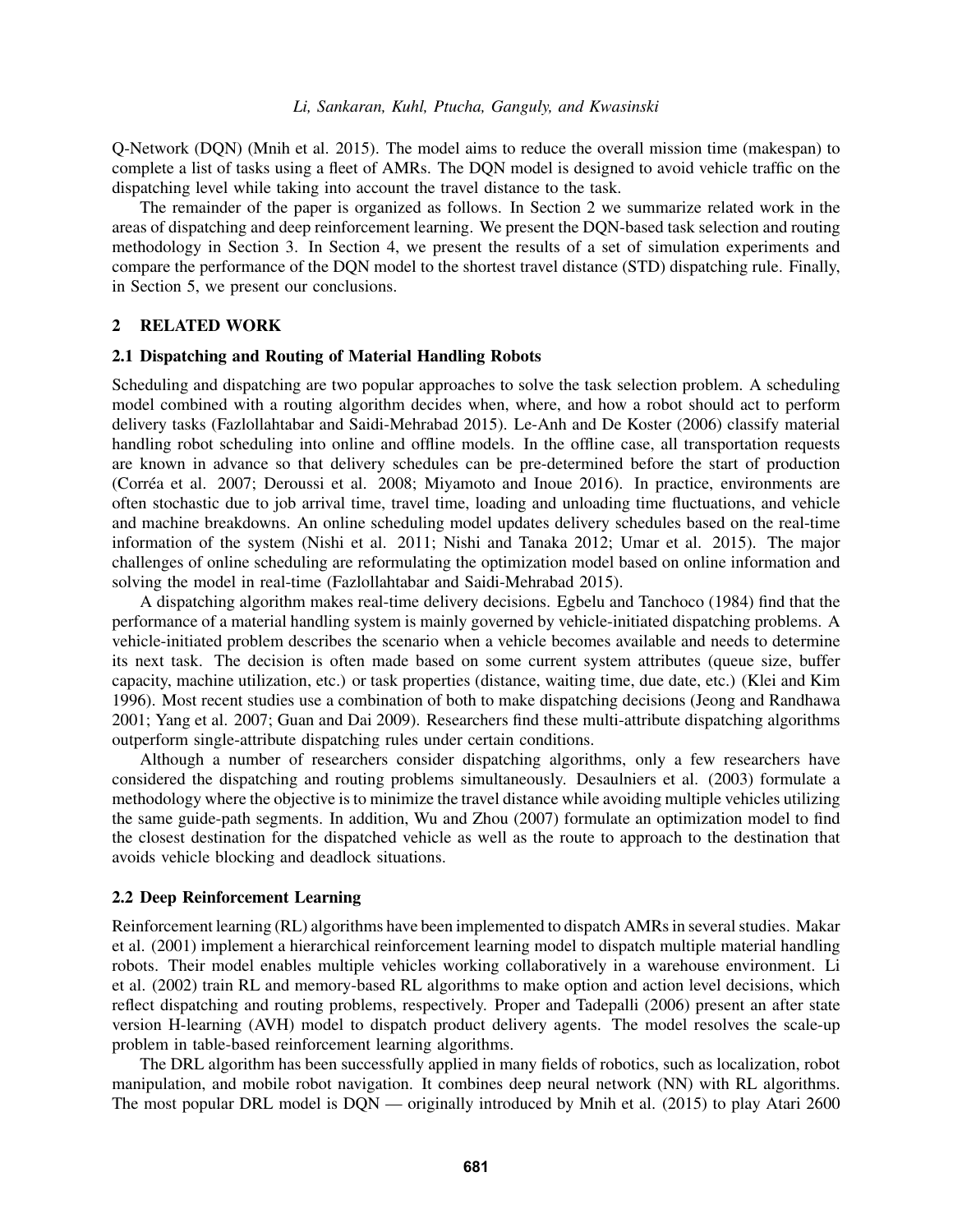video games. The model learns, from raw pixels, policies to play various video games at human-level performances. The video game is formulated into a Markov decision process. The current frame of the game is observed as the current state of the environment, *s<sup>t</sup>* . An agent in the environment makes an action,  $a_t$  that transits the environment to the next state,  $s_{t+1}$ . The agent receives a reward  $r_t$  based on the outcome of the transition. The objective is to maximize the discounted cumulative reward  $R_t$  at any time,

<span id="page-2-1"></span>
$$
R_t = \sum_{k=0}^{T-t} \gamma^k r_{t+k},
$$

where  $\gamma \in [0,1]$  is the discount factor that encourages the agent to get a reward as soon as possible and *T* is the length of an episode. The state transformation, action, and reward information are saved in the DQN memory for training purposes. After gradually updating the weights in the NN, the DQN learns to predict the cumulative rewards,  $Q(s_t, a_t; \theta_i)$  (also referred as state-action value or Q-value) for each action at any state, through forward propagation using online weights, θ*<sup>i</sup>* . The weight parameters are copied and updated after every  $\tau$  steps, and the offline weights,  $\theta_{i-1}$ , are used to compute the target Q-value:

$$
Q(s_t, a_t; \theta_{i-1}) = \mathbb{E}\left[r_t + \gamma \max_{a_{t+1}} Q(s_{t+1}, a_{t+1}; \theta_{i-1})\right].
$$
\n(1)

Thus the loss function of Q-value estimate can be expressed as,

<span id="page-2-2"></span>
$$
L(\theta_i) = \left[ \left( r_t + \gamma \max_{a_{t+1}} Q(s_{t+1}, a_{t+1}; \theta_{i-1}) - Q(s_t, a_t; \theta_i) \right)^2 \right].
$$
 (2)

The success of the DQN model had drawn researchers' attention, and many extensions of DQN have been proposed to enhance stability and training speed. [Wang et al. \(2016\)](#page-8-11) present a dueling DQN model that has two streams of computation sharing the convolutional layers. [Schaul et al. \(2016\)](#page-8-12) propose a prioritized replay model that encourages the DQN to replay experiences with higher TD errors. [Van Hasselt et al.](#page-8-13) [\(2016\)](#page-8-13) introduce a double DQN model to mitigate the overestimate issue in q-learning. In the double DQN model, the optimal action of the next state and the corresponding Q-value are computed using online and offline weights, respectively. [Mnih et al. \(2016\)](#page-8-14) present an n-step DQN that uses the next n-step rewards in the memory to compute the target Q-value more accurately. Rather than estimating the expected return from each action, [Bellemare et al. \(2017\)](#page-7-9) develop a distributional DQN that predicts the distribution of the return. [Fortunato et al. \(2018\)](#page-7-10) introduce a noisy DQN that uses noisy weights to control the exploration and exploitation stages of the model. Finally, [Hessel et al. \(2018\)](#page-7-11) combine all six extensions discussed above to establish a rainbow DQN.

## <span id="page-2-0"></span>3 METHODOLOGY

### 3.1 DQN-based Dispatching System

In this section, we introduce a DQN-based dispatching system. An overview of the dispatching system framework is depicted in Figure [1.](#page-3-0) Once an agent becomes available, it will send a request to the dispatching system. The dispatching system collects the current location of the dispatching agent, current routes of active agents, and locations of awaiting tasks. The active agents are AMRs currently executing delivery tasks. Based on this information, the current state of the environment,  $s_t$ , is summarized to a  $110 \times 110$  image in a virtual environment. The empty space, obstacles, active agents, dispatching agent, and possible task locations are represented by different pixel values. The DQN determines an action, *a<sup>t</sup>* , for the dispatching agent, which is to move to one of the neighboring pixels to the north, south, west, or east of the current pixel. As the active agents' locations are also updated based on their routes, the virtual environment will transit to the next state  $s_{t+1}$  and receive a reward  $r_t$  based on  $a_t$ . The transition  $(s_t, a_t, r_t, s_{t+1})$  is saved in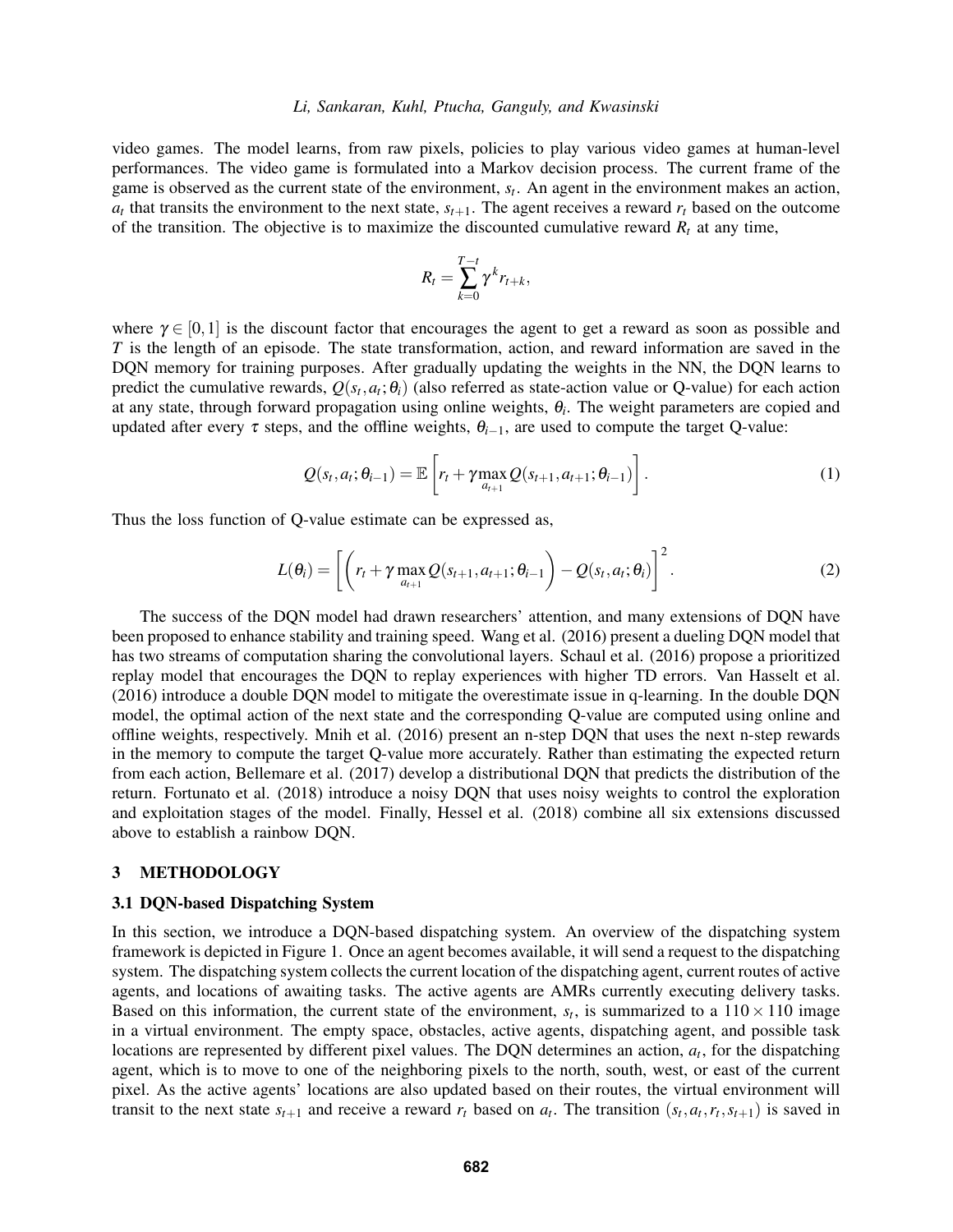

<span id="page-3-0"></span>Figure 1: Framework of DQN-based dispatching system.

the DQN memory for training. The process repeats until the dispatching vehicle reaches a task location. This location reflects the dispatching decision from the DQN. The DQN also provides high-level routing information (waypoints) to the agent based on the path used in the virtual environment to avoid traffic.

The DQN model implemented in this study is based on the rainbow DQN [\(Hessel et al. 2018\)](#page-7-11). Based on a preliminary experiment, we observe that double DQN, dueling DQN, distributional DQN, and prioritized replay enhance DQN's performance, while n-step DQN and noisy DQN increase the training time without improving the performance. In this case, we implement a DQN model that only combines the first four extensions. In a dueling DQN, the NN consists of two streams of computations sharing convolution encoders. The Q-value is determined by state value  $V(s_t; \xi, \eta)$  and advantage value  $A(s_t, a_t; \xi, \psi)$ , such that

$$
Q(s_t, a_t) = V(s_t; \xi, \eta) + A(s_t, a_t; \xi, \psi) - \frac{\sum_a A(s_t, a; \xi, \psi)}{|A|}.
$$

where  $\xi$ ,  $\eta$  and  $\psi$  are the weights for the convolution encoders, fully connected layers in *V* stream, and fully connected layers in *A* stream, respectively. The output passes through a softmax layer to obtain the normalized Q-value.

When computing the target Q-value, the double DQN utilizes online weights of the NN to compute the optimal action of the next state,  $a_{t+1}^*$ , by

$$
a_{t+1}^* = \operatorname*{argmax}_{a_{t+1}} Q(s_{t+1}, a_{t+1}; \theta_t).
$$

The offline weights determine the Q-value that corresponds to the optimal decision,  $Q(s_{t+1}, a_{t+1}^*; \theta_{t-1})$ . The double learning technique reduces the bias introduced by the *max* function in [\(1\)](#page-2-1) and [\(2\)](#page-2-2). Rather than computing the expected return, our DQN predicts the distribution of return. Thus, the output from the NN has a dimension of  $N_{action} \times N_{atom}$ , where  $N_{action}$  is the number of possible actions and  $N_{atom}$  is the number of atoms in a discrete distribution. The loss of an estimate is the KL-divergence between the predicted and target distribution,  $D_{KL}(Q'||Q)$ . The target distribution is expressed as,

$$
Q^{'}\equiv\Phi_{z}(r_{t}+\gamma z,Q(s_{t+1},a_{t+1}^*;\theta_{t-1})),
$$

where Φ*<sup>z</sup>* is a L2-projection of the output Q-distribution from the NN to a fixed support *z*. The NN consists of five convolution layers and two fully connected (FC) layers. The convolutional (Conv) layers extract the high level content information from the image while the FC layers learn a policy for decision making. The FCa1 and FCa2 are advantage value computations, and the FCv1 and FCv2 are state value streams. A summary of the dimensions of the DQN are shown in Table [1.](#page-4-0)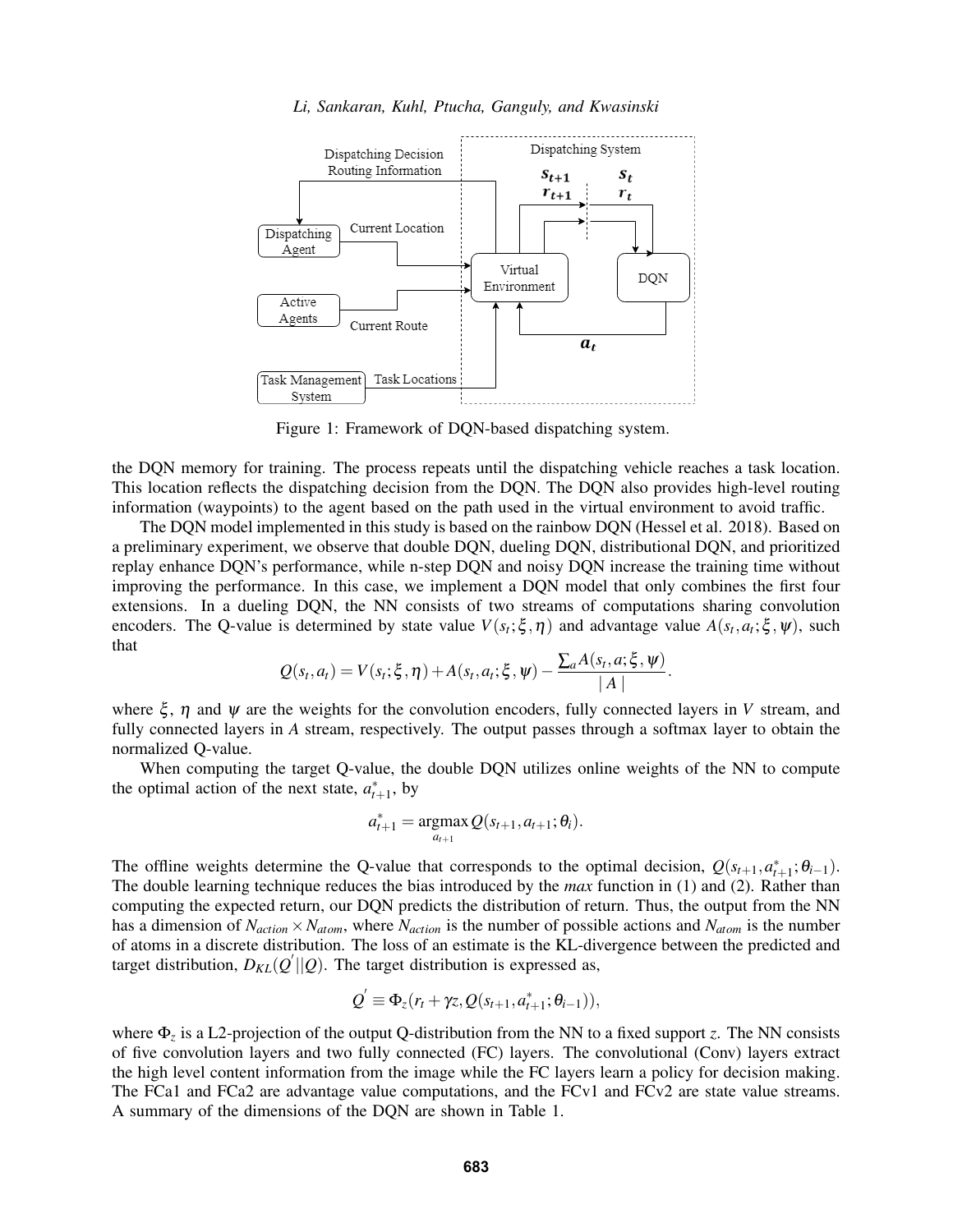| Layer             | Dimension                             |                    |  |
|-------------------|---------------------------------------|--------------------|--|
| Input             | $110 \times 100 \times 4$             |                    |  |
| Conv1             | 16, $6 \times 6 \times 4$ , stride=2  |                    |  |
| Conv2             | 32, $5 \times 5 \times 16$ , stride=2 |                    |  |
| Conv3             | 64, $5 \times 5 \times 21$ , stride=2 |                    |  |
| Conv <sub>4</sub> | 64, $3 \times 3 \times 64$ , stride=1 |                    |  |
| Conv5             | 64, $3 \times 3 \times 64$ , stride=1 |                    |  |
| FCa1, FCv1        | $3135 \times 1408$                    | $3136 \times 1408$ |  |
| FCa2, FCv2        | $1408 \times N_{action}N_{atom}$      | $1408 \times 1$    |  |

*Li, Sankaran, Kuhl, Ptucha, Ganguly, and Kwasinski*

<span id="page-4-0"></span>Table 1: Neural network architecture.

# 3.2 DQN Training

The DQN-based dispatching system is trained in the two simulation environments shown in Figure [2.](#page-4-1) The environment on the left (S1) is generated by a robot equipped with LiDAR using simultaneous localization and mapping in a real warehouse. We summarize the environment with a  $110 \times 110$  image, where each pixel represents a 1 ft. by 1 ft. area. The environment on the right (S2) is a virtual environment. A task's pickup location can either be on a shelf (shelf location) or on the floor near the docking area (dock location). All possible shelf and dock locations are shown in Figure [2.](#page-4-1) At the beginning of a training episode, the locations of the dispatching and active agents are randomly initialized at any of the empty aisle positions. Each active agent is randomly assigned to a task and the shortest route is computed using an A-star algorithm. The training model also randomly generates 1 to 15 pickup locations, which can be either at a shelf or dock location. The dispatching agents are manipulated by the DQN model until each of them reaches a pickup location.

When the DQN moves the dispatching agent to a pixel occupied by an active agent, the episode is terminated. If such a decision is implemented, the two AMRs will encounter each other in the real world. Another termination condition is when DQN fails to move the dispatching agent to a pickup location within 100 steps. The agent receives a -0.05 reward when moving to an empty space, a 2.5 reward when reaching



<span id="page-4-1"></span>Figure 2: Simulation environments for (a) S1, and (b) S2. The black and white pixels represents obstacles and empty space, respectively. All shelf and dock locations are represented by green and red squares, respectively.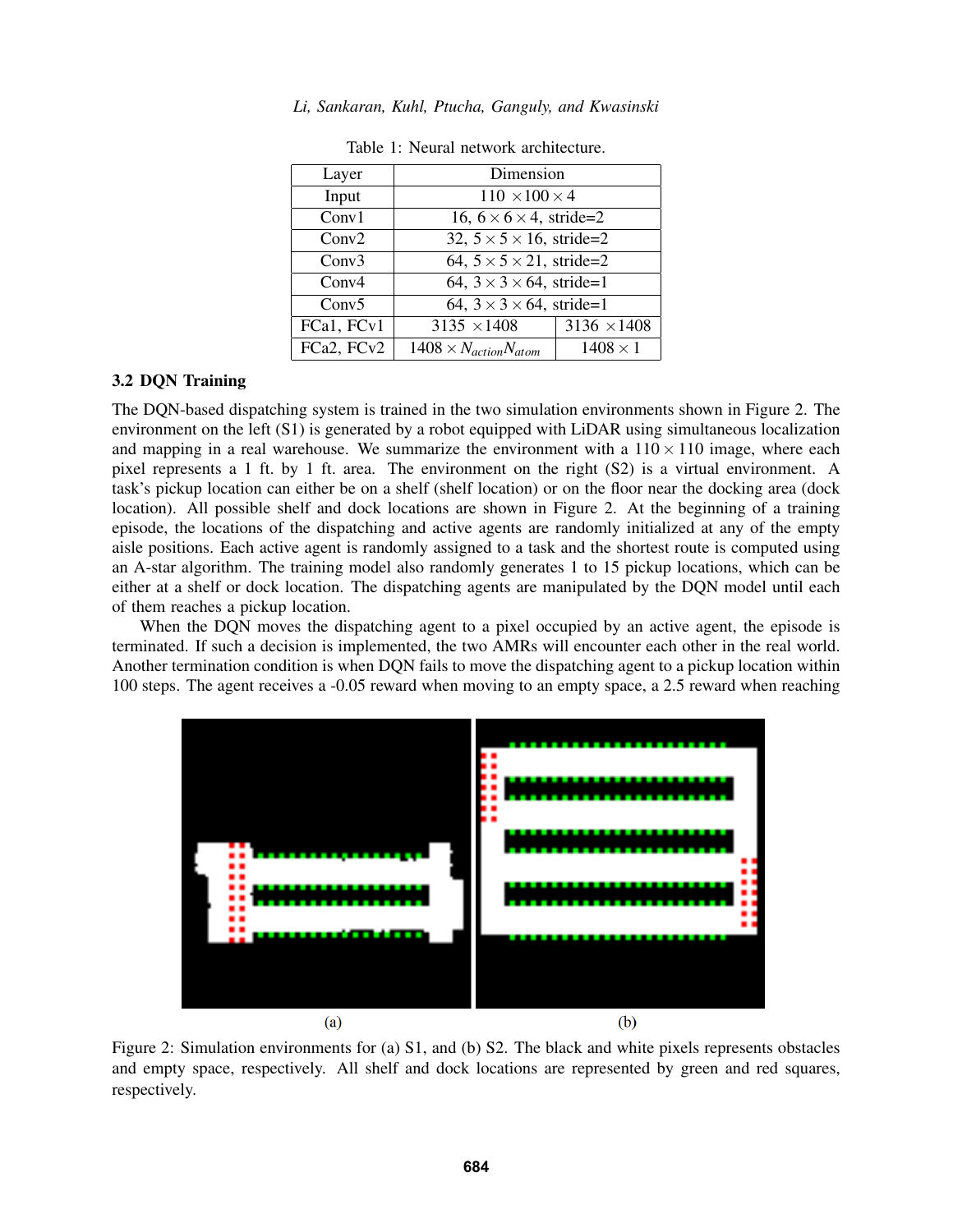a destination, and a -2.5 reward when encountering an active agent. If the DQN directs the agent to an obstacle, the agent will remain at the current location and receive a -0.5 reward. Based on our experiments, such a reward system yields good performance.

The DQN model is trained for 100,000 episodes in each environment. The exploration and exploitation phases of DQN is controlled through an  $\varepsilon$  – *greedy* approach. When DQN is deciding an action, it randomly generates a value between 0 and 1. If the value is larger than the current  $\varepsilon$ , the DQN makes a decision that maximizes the return. Otherwise, the DQN randomly chooses an action. The randomness encourages DQN to explore unseen states at the beginning of training. The  $\varepsilon$  has an initial value of 1 and linearly decreases to 0 in 1,000,000 training steps. Figure [3](#page-5-1) shows the training results using 3 agents in S2 for percentage of time that the agent successfully reaches a pickup location (success rate), DQN directs an agent to an obstacle (obstacle rate), agent encounters (conflict rate) and passes (traffic rate) an active agent over 1000 episodes. The DQN agent learns to maximize the cumulative reward by finding a close destination that does not cause a conflict.



<span id="page-5-1"></span>Figure 3: Training performance of DQN with 3 agents in S2.

# <span id="page-5-0"></span>4 SIMULATION EXPERIMENT

After training the model, the DQN model is compared with the shortest travel distance (STD) rule in S1 with 2 agents (S1A2), S2 with 3 agents (S2A3) and S2 with 4 agents (S2A4). The performance measures include the mean flow time (MFT) of parts, makespan, total travel distance for agents, and number of times two or more agents are closer than 4 ft. to each other (traffic). When multiple agents get closer than 4 ft., all agents will stay at the current location for 15 time steps. To simplify the traffic logic in the simulation model, we assume agents can tackle any types of conflict within 15 time steps. Such an assumption may not always hold true in a real system and may underestimate the impact of traffic. An agent normally moves at 4 ft. per time step. The loading and unloading process both take 15 time steps. At the beginning of an replication, the system randomly generates 20 tasks. A task can be either delivering from a shelf location to a dock location, or vice versa. The replication ends when all tasks are completed. The initial location of each agent is also randomly determined.

Table [2](#page-6-0) compares the performances of DQN with STD in terms of traffic. In all three scenarios, DQN reduces the occurrence of traffic. Although the traffic density in S1A2 and S2A4 are very similar (one agent per aisle and two agents per dock on average), the most significant percentage improvement is in S2A4, where 28.81% of traffic can be avoided using DQN. Having an additional agent in S2 increases the percentage difference between STD and DQN. Table [3](#page-6-1) compares the total travel distance for agents. The trade-off of using DQN is the increase in travel distance. In order to reduce on average 8.50 traffic occurrences in S2A4, the total travel distance of DQN increased by 77.94 ft. (3.20%). Having an additional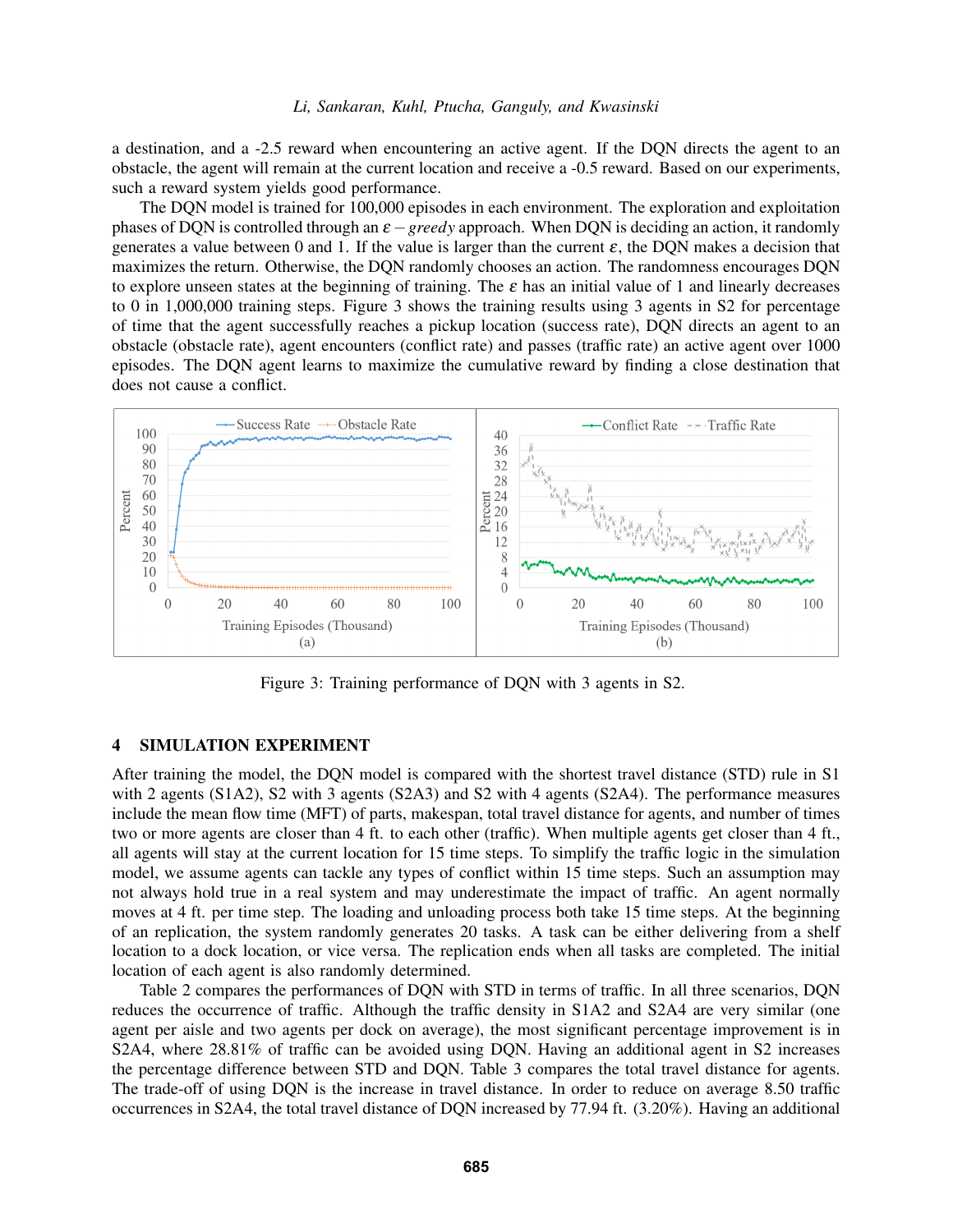agent in S2 increases the percentage difference between DQN and STD in travel distance. The most significant percentage increase is 4.08% in S1A2.

The net effect of reducing traffic but increasing distance is captured by makespan shown in Table [4.](#page-6-2) The DQN model outperforms STD rule in all scenarios. The scenario with a higher traffic density receives greater benefit from the DQN model. The most significant absolute and percentage improvement occurs in S2A4, where the overall mission time is reduced by 34.00 time steps (9.86%). Table 5 shows that the DQN model also reduces the mean flow time of parts across all scenarios. When using DQN in S2A4, the MFT is decreased by 12.54% when compared to STD.

| Scenario | Traffic    |            |         |       |
|----------|------------|------------|---------|-------|
|          | <b>STD</b> | <b>DQN</b> | Diff.   | Diff. |
|          | Unit       | Unit       | Unit    | $\%$  |
| S1A2     | 25.83      | 20.25      | 5.59    | 21.62 |
|          | (10.47)    | (9.19)     | (9.81)  |       |
| S2A3     | 21.48      | 17.41      | 4.07    | 18.95 |
|          | (8.05)     | (7.93)     | (9.29)  |       |
| S2A4     | 29.50      | 21.00      | 8.50    | 28.81 |
|          | (9.98)     | (9.43)     | (12.06) |       |

<span id="page-6-0"></span>Table 2: Mean and standard deviation for traffic.

| +∟⊿⊿ | 29.50 | $\angle 1.00$ | 0.50                        | $\angle 0.01$ |
|------|-------|---------------|-----------------------------|---------------|
|      |       |               | $(9.98)$ $(9.43)$ $(12.06)$ |               |
|      |       |               |                             |               |
|      |       |               |                             |               |
|      |       |               |                             |               |

<span id="page-6-1"></span>Table 3: Mean and standard deviation for distance.

| Scenario | Distance   |            |          |         |
|----------|------------|------------|----------|---------|
|          | <b>STD</b> | <b>DQN</b> | Diff.    | Diff.   |
|          | ft.        | ft.        | ft.      | $\%$    |
| S1A2     | 1771.16    | 1843.41    | $-72.25$ | $-4.08$ |
|          | (153.04)   | (154.52)   | (50.13)  |         |
| S2A3     | 2430.74    | 2488.68    | $-57.94$ | $-2.38$ |
|          | (177.02)   | (165.87)   | (85.46)  |         |
| S2A4     | 2434.25    | 2512.16    | $-77.94$ | $-3.20$ |
|          | (201.05)   | (202.99)   | (100.41) |         |

<span id="page-6-2"></span>Table 4: Mean and standard deviation for makespan.

| Scenario | Makespan   |            |           |       |
|----------|------------|------------|-----------|-------|
|          | <b>STD</b> | <b>DON</b> | Diff.     | Diff. |
|          | time step  | time step  | time step | $\%$  |
| S1A2     | 575.14     | 544.27     | 30.86     | 5.37  |
|          | (92.78)    | (70.73)    | (58.03)   |       |
| S2A3     | 413.98     | 397.45     | 16.53     | 3.99  |
|          | (58.22)    | (56.41)    | (37.38)   |       |
| S2A4     | 344.76     | 310.76     | 34.00     | 9.86  |
|          | (56.77)    | (50.12)    | (39.72)   |       |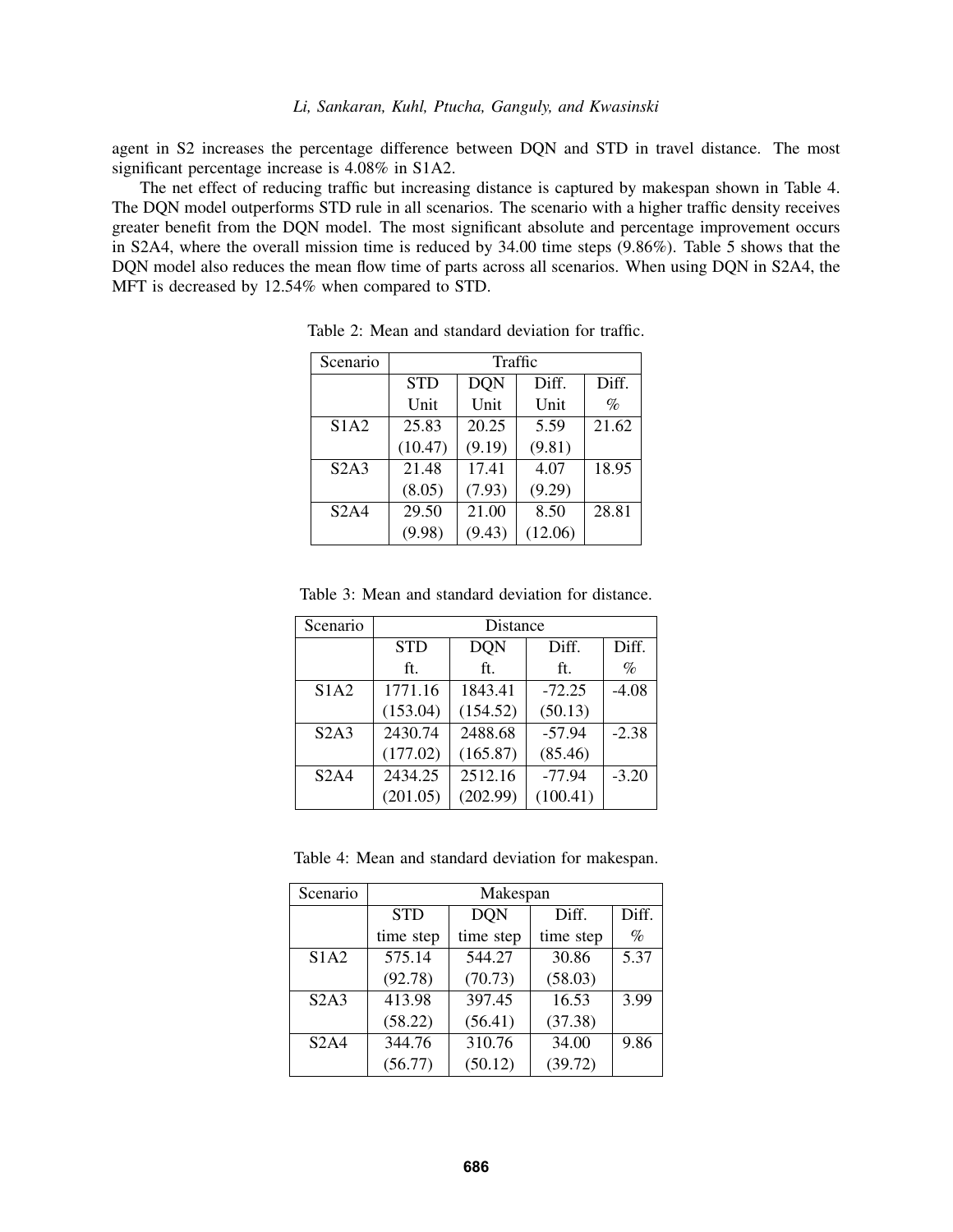| Scenario    | <b>MFT</b> |                     |           |       |
|-------------|------------|---------------------|-----------|-------|
|             | <b>STD</b> | <b>DON</b>          | Diff.     | Diff. |
|             | time step  | time step           | time step | $\%$  |
| <b>S1A2</b> | 374.34     | 347.61              | 26.73     | 7.14  |
|             | (78.25)    | (66.06)             | (52.63)   |       |
| S2A3        | 244.51     | $\overline{227.29}$ | 17.22     | 7.04  |
|             | (58.48)    | (58.10)             | (55.65)   |       |
| S2A4        | 200.70     | 174.92              | 25.08     | 12.54 |
|             | (57.73)    | (54.14)             | (60.21)   |       |

Table 5: Mean and standard deviation for MFT.

### <span id="page-7-0"></span>5 CONCLUSION

In this study, we introduce a deep Q-network based dispatching algorithm that addresses the dispatching and routing problems for AMRs. The DQN model manipulates the dispatching agent in a virtual environment and outputs the dispatching destination and high level routing information. The DQN model is tested in a real and a virtual warehouse environment through discrete event simulation. When compare to the STD rule, the DQN model reduces the occurrences of traffic congestion but increases the travel distance. The net effect reduces the makespan to complete a fixed number of delivery tasks and the mean flow time of tasks. In general, a system with higher traffic density tends to benefit more from the DQN model.

### ACKNOWLEDGMENTS

This research is sponsored in part by a grant form Toyota Material Handling of North America and Raymond Corporation.

### **REFERENCES**

- <span id="page-7-9"></span>Bellemare, M. G., W. Dabney, and R. Munos. 2017. "A Distributional Perspective on Reinforcement Learning". In *Proceedings of the* 34*th International Conference on Machine Learning*, edited by D. Precup and Y. W. Teh, August 6*th*–11*th*, Sydney, Australia, 449–468.
- <span id="page-7-2"></span>Correa, A. I., A. Langevin, and L.-M. Rousseau. 2007. "Scheduling and Routing of Automated Guided Vehicles: a Hybrid ´ Approach". *Computers & Operations Research* 34(6):1688–1707.
- <span id="page-7-3"></span>Deroussi, L., M. Gourgand, and N. Tchernev. 2008. "A Simple Metaheuristic Approach to the Simultaneous Scheduling of Machines and Automated Guided Vehicles". *International Journal of Production Research* 46(8):2143–2164.
- <span id="page-7-8"></span>Desaulniers, G., A. Langevin, D. Riopel, and B. Villeneuve. 2003. "Dispatching and Conflict-free Routing of Automated Guided Vehicles: An Exact Approach". *International Journal of Flexible Manufacturing Systems* 15(4):309–331.
- <span id="page-7-4"></span>Egbelu, P. J., and J. M. Tanchoco. 1984. "Characterization of Automatic Guided Vehicle Dispatching Rules". *The International Journal of Production Research* 22(3):359–374.
- <span id="page-7-1"></span>Fazlollahtabar, H., and M. Saidi-Mehrabad. 2015. "Methodologies to Optimize Automated Guided Vehicle Scheduling and Routing Problems: a Review Study". *Journal of Intelligent & Robotic Systems* 77(3-4):525–545.
- <span id="page-7-10"></span>Fortunato, M., M. G. Azar, B. Piot, J. Menick, I. Osband, A. Graves, V. Mnih, R. Munos, D. Hassabis, O. Pietquin, C. Blundell, and S. Legg. 2018. "Noisy Networks for Exploration". In 6*th International Conference on Learning Representations*, April 30*th*– May 3*rd*, Vancouver, Canada, 1801–1810.
- <span id="page-7-7"></span>Guan, X., and X. Dai. 2009. "Deadlock-free Multi-attribute Dispatching Method for AGV Systems". *The International Journal of Advanced Manufacturing Technology* 45(5-6):603.
- <span id="page-7-11"></span>Hessel, M., J. Modayil, H. Van Hasselt, T. Schaul, G. Ostrovski, W. Dabney, D. Horgan, B. Piot, M. Azar, and D. Silver. 2018. "Rainbow: Combining Improvements in Deep Reinforcement Learning". In 32*nd AAAI Conference on Artificial Intelligence*, February 2*nd*–7*th*, New Orleans, Louisiana.
- <span id="page-7-6"></span>Jeong, B. H., and S. U. Randhawa. 2001. "A Multi-attribute Dispatching Rule for Automated Guided Vehicle Systems". *International Journal of Production Research* 39(13):2817–2832.
- <span id="page-7-5"></span>Klei, C., and J. Kim. 1996. "AGV Dispatching". *International Journal of Production Research* 34(1):95–110.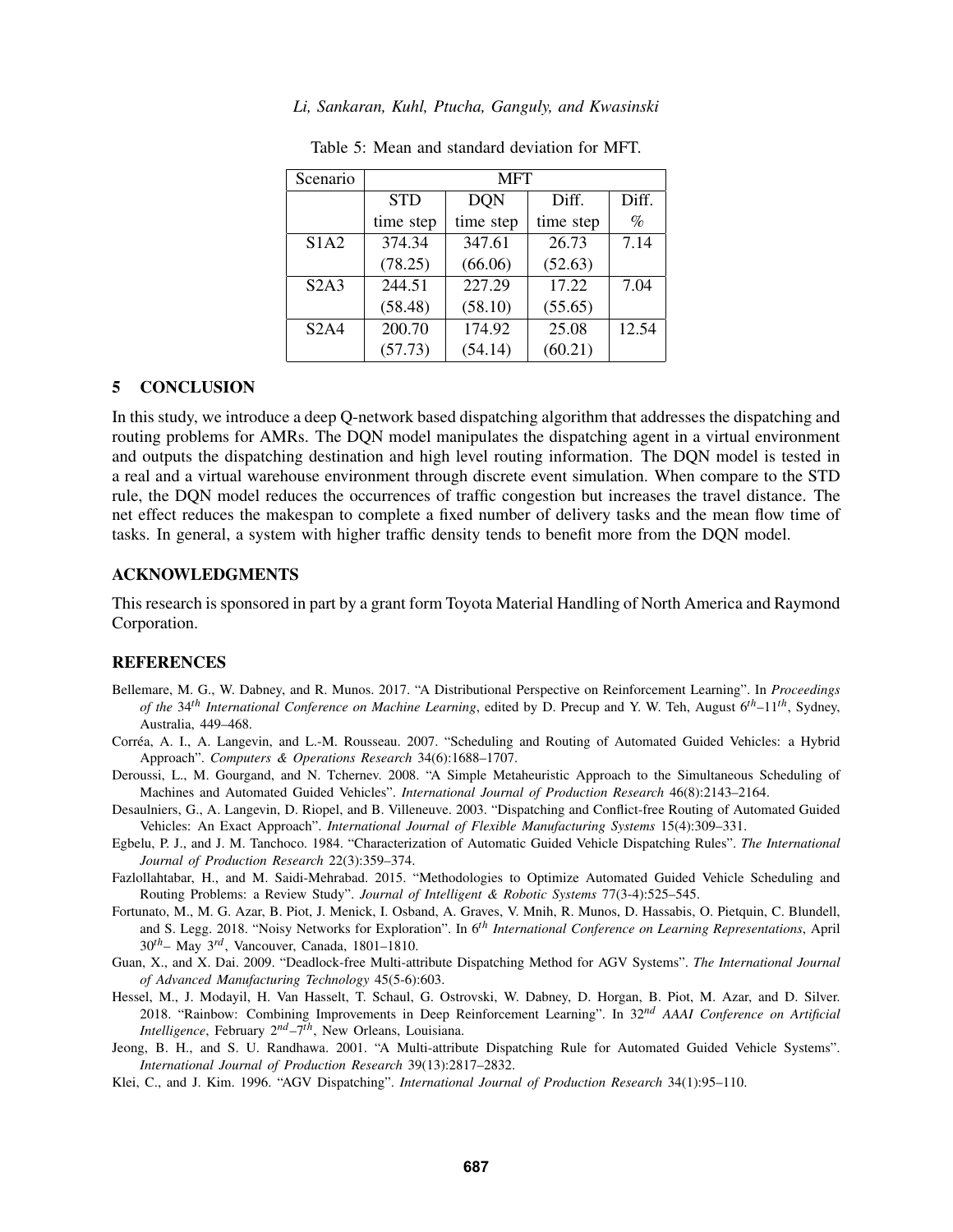- <span id="page-8-0"></span>Le-Anh, T., and M. De Koster. 2006. "A Review of Design and Control of Automated Guided Vehicle Systems". *European Journal of Operational Research* 171(1):1–23.
- <span id="page-8-9"></span>Li, X., T. Geng, Y. Yang, and X. Xu. 2002. "Multiagent AGVs Dispatching System Using Multilevel Decisions Method". In *Proceedings of the 2002 American Control Conference,*, May 8*th*–10*th*, Anchorage, Alaska, 1135–1136.
- <span id="page-8-8"></span>Makar, R., S. Mahadevan, and M. Ghavamzadeh. 2001. "Hierarchical Multi-agent Reinforcement Learning". In *Proceedings of the* 5 *th International Conference on Autonomous Agents*, May 28*th*–June 1*st* , Montreal, Canada, 246–253.
- <span id="page-8-2"></span>Miyamoto, T., and K. Inoue. 2016. "Local and Random Searches for Dispatch and Conflict-free Routing Problem of Capacitated AGV Systems". *Computers & Industrial Engineering* 91(1):1–9.
- <span id="page-8-14"></span>Mnih, V., A. P. Badia, M. Mirza, A. Graves, T. Lillicrap, T. Harley, D. Silver, and K. Kavukcuoglu. 2016. "Asynchronous Methods for Deep Reinforcement Learning". In *International Conference on Machine Learning*, edited by M. F. Balcan and K. Q. Weinberger, June 19*th*–24*th*, New York, New York, 1928–1937.
- <span id="page-8-1"></span>Mnih, V., K. Kavukcuoglu, D. Silver, A. A. Rusu, J. Veness, M. G. Bellemare, A. Graves, M. Riedmiller, A. K. Fidjeland, G. Ostrovski, S. Petersen, B. Charles, S. Amir, A. Loannis, K. Helen, K. Dharshan, W. Daan, L. Shane, and H. Demis. 2015. "Human-level Control Through Deep Reinforcement Learning". *Nature* 518(7):529–533.
- <span id="page-8-3"></span>Nishi, T., Y. Hiranaka, and I. E. Grossmann. 2011. "A Bilevel Decomposition Algorithm for Simultaneous Production Scheduling and Conflict-free Routing for Automated Guided Vehicles". *Computers & Operations Research* 38(5):876–888.
- <span id="page-8-4"></span>Nishi, T., and Y. Tanaka. 2012. "Petri Net Decomposition Approach for Dispatching and Conflict-free Routing of Bidirectional Automated Guided Vehicle Systems". *IEEE Transactions on Systems, Man, and Cybernetics-Part A: Systems and Humans* 42(5):1230–1243.
- <span id="page-8-10"></span>Proper, S., and P. Tadepalli. 2006. "Scaling Model-based Average-reward Reinforcement Learning for Product Delivery". In *European Conference on Machine Learning*, September 18*th*–22*nd*, Berlin, Germany, 735–742.
- <span id="page-8-12"></span>Schaul, T., J. Quan, I. Antonoglou, and D. Silver. 2016. "Prioritized Experience Replay". In *Proceedings of the International Conference on Learning Representations*, May 2*nd*–4*th*, San Juan, Puerto Rico, 245–250.
- <span id="page-8-5"></span>Umar, U. A., M. Ariffin, N. Ismail, and S. Tang. 2015. "Hybrid Multiobjective Genetic Algorithms for Integrated Dynamic Scheduling and Routing of Jobs and Automated-guided Vehicle (AGV) in Flexible Manufacturing Systems (FMS) Environment". *The International Journal of Advanced Manufacturing Technology* 81(9-12):2123–2141.
- <span id="page-8-13"></span>Van Hasselt, H., A. Guez, and D. Silver. 2016. "Deep Reinforcement Learning with Double Q-learning". In 30*th AAAI Conference on Artificial Intelligence*, February 12*th*–17*th*, Phoenix, Arizona, 2094–2100.
- <span id="page-8-11"></span>Wang, Z., T. Schaul, M. Hessel, H. Van Hasselt, M. Lanctot, and N. De Freitas. 2016. "Dueling Network Architectures for Deep Reinforcement Learning". In *Proceedings of the* 33*rd International Conference on Machine Learning*, June 19*th*–24*th* , New York, New York, 1995–2003.
- <span id="page-8-7"></span>Wu, N., and M. Zhou. 2007. "Shortest Routing of Bidirectional Automated Guided Vehicles Avoiding Deadlock and Blocking". *IEEE/ASME Transactions on Mechatronics* 12(1):63–72.
- <span id="page-8-6"></span>Yang, T., Y. Kuo, and C. Cho. 2007. "A Genetic Algorithms Simulation Approach for the Multi-attribute Combinatorial Dispatching Decision Problem". *European Journal of Operational Research* 176(3):1859–1873.

## AUTHOR BIOGRAPHIES

MAOJIA P. LI is a Ph.D. student in Engineering at Rochester Institute of Technology. His email address is [mxl8487@rit.edu.](mailto://mxl8487@rit.edu)

PRASHANT SANKARAN is an Ph.D. student in Engineering at Rochester Institute of Technology. His research interests include simulation, optimization, and machine learning in supply chain and manufacturing systems. His email address is [pxs8917@rit.edu.](mailto://pxs8917@rit.edu)

MICHAEL E. KUHL is a Professor in the Industrial and Systems Engineering Department at Rochester Institute of Technology. His research interests include modeling and simulation of stochastic arrival processes, and the application of simulation to autonomous material handling, healthcare, and manufacturing systems. He is a member of the WSC Board of Director representing the INFORMS Simulation Society. He has also served WSC as Proceedings Editor (2005), Program Chair (2013), and Mobile App Chair (2014-2019). His email address is [Michael.Kuhl@rit.edu.](mailto://Michael.Kuhl@rit.edu)

RAYMOND PTUCHA is an Associate Professor in the Computer Engineering Department at Rochester Institute of Technology. His research interests include machine learning, computer vision, robotics, graph processing and signal processing, all with an emphasis with deep learning. His the chair of the local IEEE Signal Processing Society. His email address is [rwpeec@rit.edu.](mailto://rwpeec@rit.edu)

AMLAN GANGULY is an Associate Professor in the Computer Engineering Department at Rochester Institute of Technology. His research interests are in energy-efficient interconnection architectures for multicore chips and multichip systems using novel technologies such as wireless and photonic interconnects and data center networks. His email address is [axgeec@rit.edu.](mailto://axgeec@rit.edu)